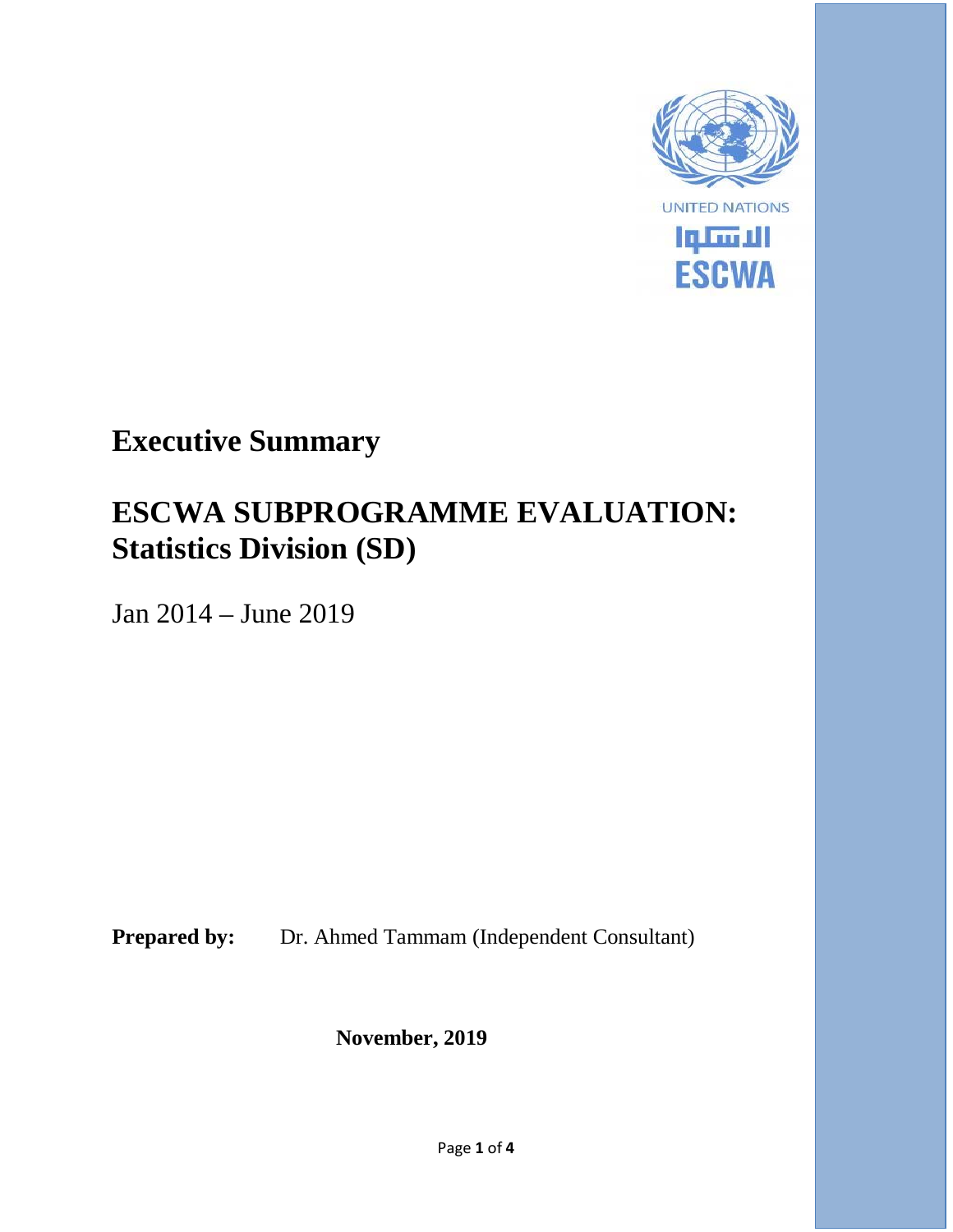#### **Evaluation overview**

The Statistics Division (SD) is one of ESCWA's seven Substantive Divisions, it mandate is to transform the regional statistical system into a well-coordinated and functional system of national and regional statistics with the aim of producing and sharing statistical data in support of the 2030 Agenda for Sustainable Development. Also, as per ST/SGB/2010/7, SD has the mandate to "coordinat[e] the statistical data work of the ESCWA secretariat and the collection, production and dissemination of statistics in print and electronic media and through an online database". As mandated by the Executive Secretary of ESCWA, each of ESCWA's sub-programmes is subject to discretionary evaluation every three biennia. This evaluation addresses two DAC criteria (Relevance and Effectiveness) covering the timeframe from January 2014 to June 2019.

#### **Evaluation methodology**

This evaluation was designed to be utilization-focused. A mixed methods approach applied to respond to the evaluation questions. This was through an online survey (quantitative) and key informant interviews (KIIs) with 64 persons met through three regional meetings as well as country visits. This approach was supported by review of relevant secondary data. The qualitative sample was purposive, based on the stakeholders identified as relevant to SD work whether internally (SD and other ESCWA sub-programmes) or externally (member States and peer stakeholders). The consultant selected participants from 18 countries including 16 Member States (MS) supported by ESCWA as well as all ESCWA internal divisions. Gender and human rights dimensions were accounted for throughout the evaluation. The evaluation process was subject to a few limitations and constraints. Closer consultation and engagement with Strategy, Evaluation and Partnership Section (StEPS) and SD staff ensured the development of mitigation measures in order not to delay the process. The quality of the evaluation was ensured through close communication with both StEPS and SD director, ensuring relevance as well as impartiality and fidelity of the implementation of the evaluation different milestones.

### **Findings and Conclusion**

The evaluator has reached the following findings that were explored, triangulated and validated. SD reports and publications are highly relevant to the needs of MS, such reports are originally developed in a full participatory way with MS. The evaluation unveiled that while the majority of the interviewed government officials acknowledged the publication's relevance, timeliness and scientific rigor, they underlined the inefficient dissemination practices. The root causes are the limited awareness of National Statistical Offices of their existence, the lack of publicity and dissemination strategy, and the limited knowledge management strategy to organize contents in a way to be easily accessible to MS and other actors.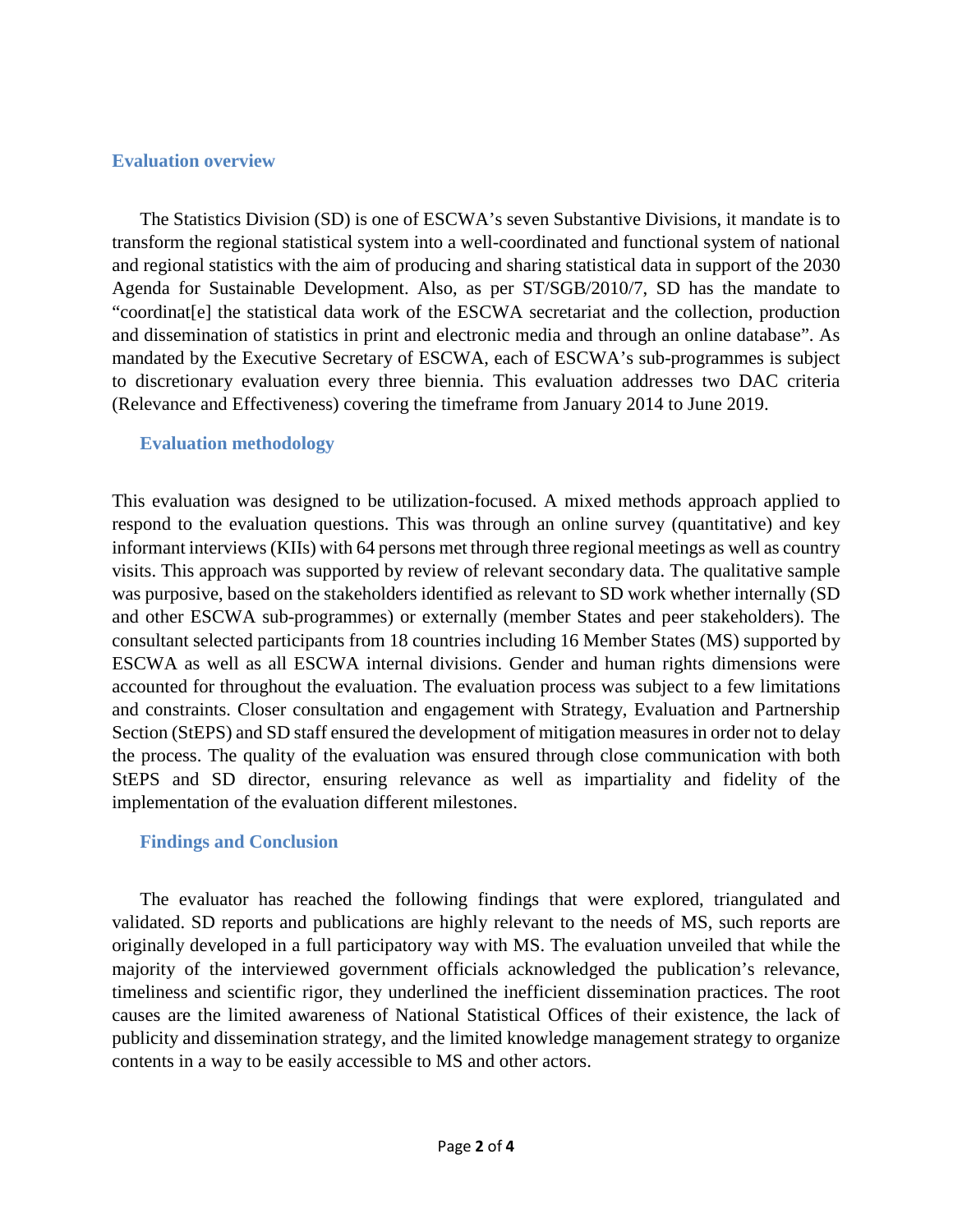The scope of SD was found to be highly relevant to ESCWA mandates, regional needs and MS emerging priorities. One of the key weakness on the relevance of SD is the lack of existence of a solid data portal despite its urgency. The expectations of NSO from SD are centered around technical support, capacity building, coherence approaches and fostering the inter-countries learning based on the common regional priorities influenced by the SDGs commitments. NSOs and other MS actors are satisfied with the support provided by SD, however, the demands are much higher that the human and technical resources available in the SD team to respond to the different expectations from the MS. Additionally, the follow up mechanisms on the agreed commitments still needs to be strengthened, as currently it lacks accountability, authority and resources to fulfill all agreed plans.

The Statistical Committee role is pivotal in reshaping priorities of the SD work. SD used the convening power of the Statistical Committee and initiated a discussion on a medium-term strategy in 2010, then followed up in 10-year intervals. These strategic documents were used in formulating the SD biennial (and now annual) work plans. Developing metadata for indicators and way of measurement of different thematic areas, establish a utilization focused data portal, continue MS capacity building as well as responding to data needs of ESCWA divisions should represent the division priorities.

SD established a wide spectrum of collaborations with relevant regional partners from both UN and outside UN system. SD has successfully delivered on all its outputs stipulated in the Strategic Frameworks of the three biennia. The possibility of inducing policy change is often amplified when there is a joint program between SD and other divisions. The effectiveness in addressing MS technical assistance needs, is powerful, however, it is being hindered due to the limited technical and financial resources of the Division to provide support against the growing demands of member States. The internal coordination and collaboration between SD and other ESCWA divisions is currently not satisfactory, as the support received from SD to other division was described as poor. The reasons behind it are the limited resources of SD and the lack of focus of SD on its dual mandate a) to support and coordinate work with other divisions, and b) to support MS. There are a few initiatives of collaboration, however, there are many missed opportunities due to lack of coordination at both planning and implementation stages.

The review of data of publications from other ESCWA divisions is a time-consuming process. It is conducted by SD upon request of other divisions and based on SD resource availability. There is no systematic quality assurance role within SD annual plan. On gender and human rights approach, evaluation findings confirmed that almost all SD interventions made explicit reference to gender considerations in the design, planning and implementation. NSO rated SD's contribution to promoting gender equality and human rights through its scope and interventions as medium to extremely satisfactory.